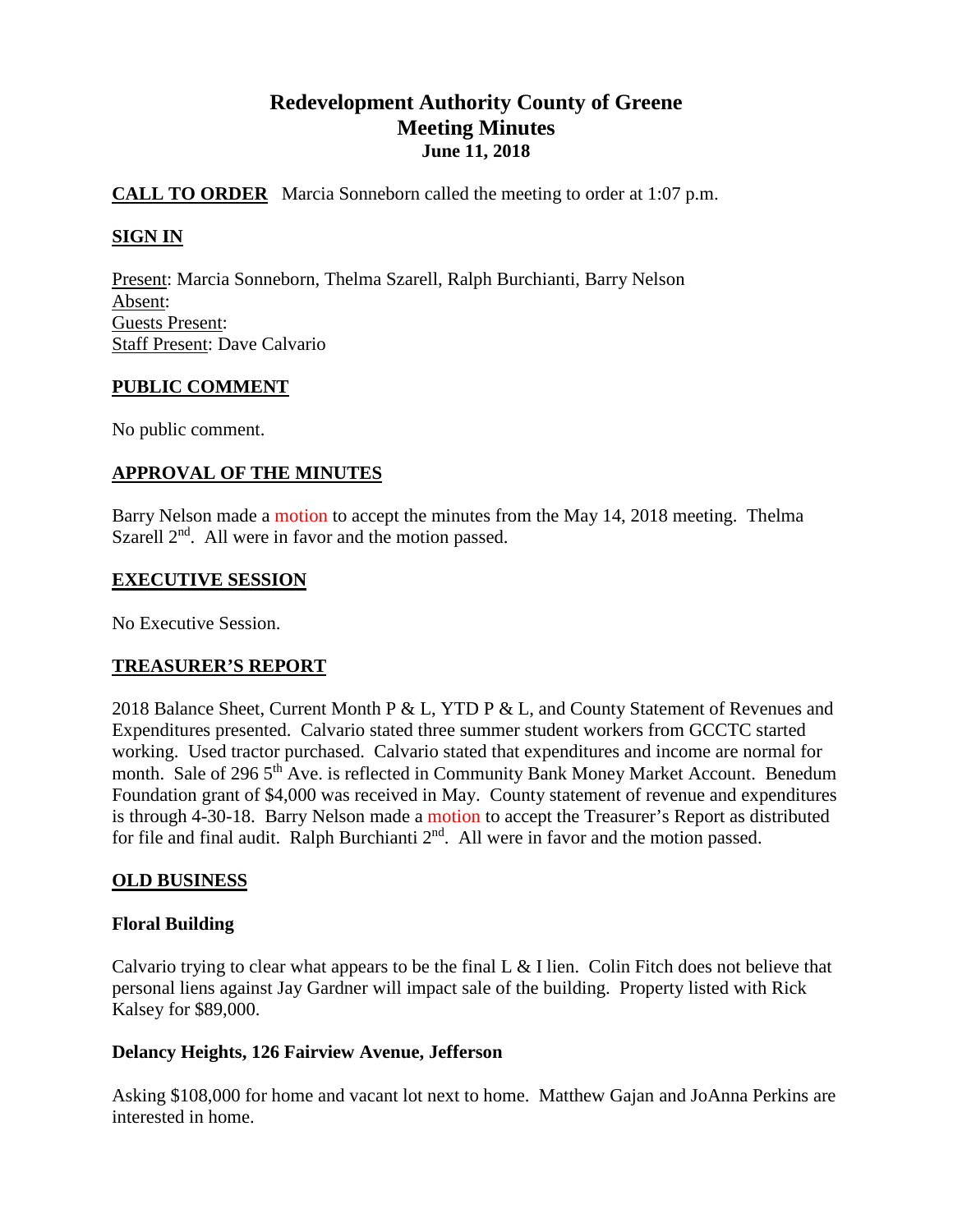# **Nazer St. Remediation and Stabilization Update**

Greene County Habitat for Humanity has not started construction on home. 2015 PHARE funds of \$150,000 have been available to Habitat for approximately two years. Marcia Sonneborn expressed concern that PHARE will look negatively upon us for not using funds in a timely manner and could impact future funding. Calvario reported that next PHARE report on use of funds is due by July 31. No funds have been spent by Habitat thus far.

After discussion, Thelma Szarell made a motion to withdraw  $\frac{1}{2}$  of the \$150,000 (\$75,000) and reallocate \$75,000 to another RACG project, and Greene County Habitat for Humanity must have footers and framing completed by October 15, 2018 or the remaining \$75,000 will be withdrawn and reallocated. Ralph Burchianti 2<sup>nd</sup>. All were in favor and the motion passed.

# **Old Rogersville School Development**

Units are not complete. Completion is progressing slowly. Final payment of approximately \$25,000 due to Hughes Corporation when finished.

## **Discussions with Morris, Perry, and Richhill Township Supervisors**

-Wind Ridge, Chambers property. RDA appointed Conservator. At Motions Court on May 23, Farley Toothman signed Order granting RACG's application to sell property free and clear. Upon sale of property, conservatorship will terminate. Calvario reported that two For Sale signs were placed on the property and an advertisement will be placed in the next edition of Greene Saver.

## **117 Duquesne St., Greensboro**

Home is complete. Russell and Virginia Pratt are interested in purchasing home.

## **Pitt Gas Properties, Clarksville**

Patsy Bell has two properties in Pitt Gas she would like to relinquish to RDA (duplex and single-family home). Title searches revealed liens on both properties. HSBC holds mortgage. No action will be taken by RACG and we will wait for homes to come up during Judicial Sale.

## **Proposals from Realtors**

Tabled discussion on proposals from realtors to sell RDA properties.

## **Benedum Foundation Grant—Blight Study**

Calvario reported over 20 individuals from Greene County attended the Blight Forum on May 17. Discussing potential third round of Benedum Foundation grant with Chris Gulotta on an economic development piece to include: Old Bank in Rices Landing, Floral Shop, and Greensboro.

#### **Brave (Wayne Township) Blighted Property**

No update.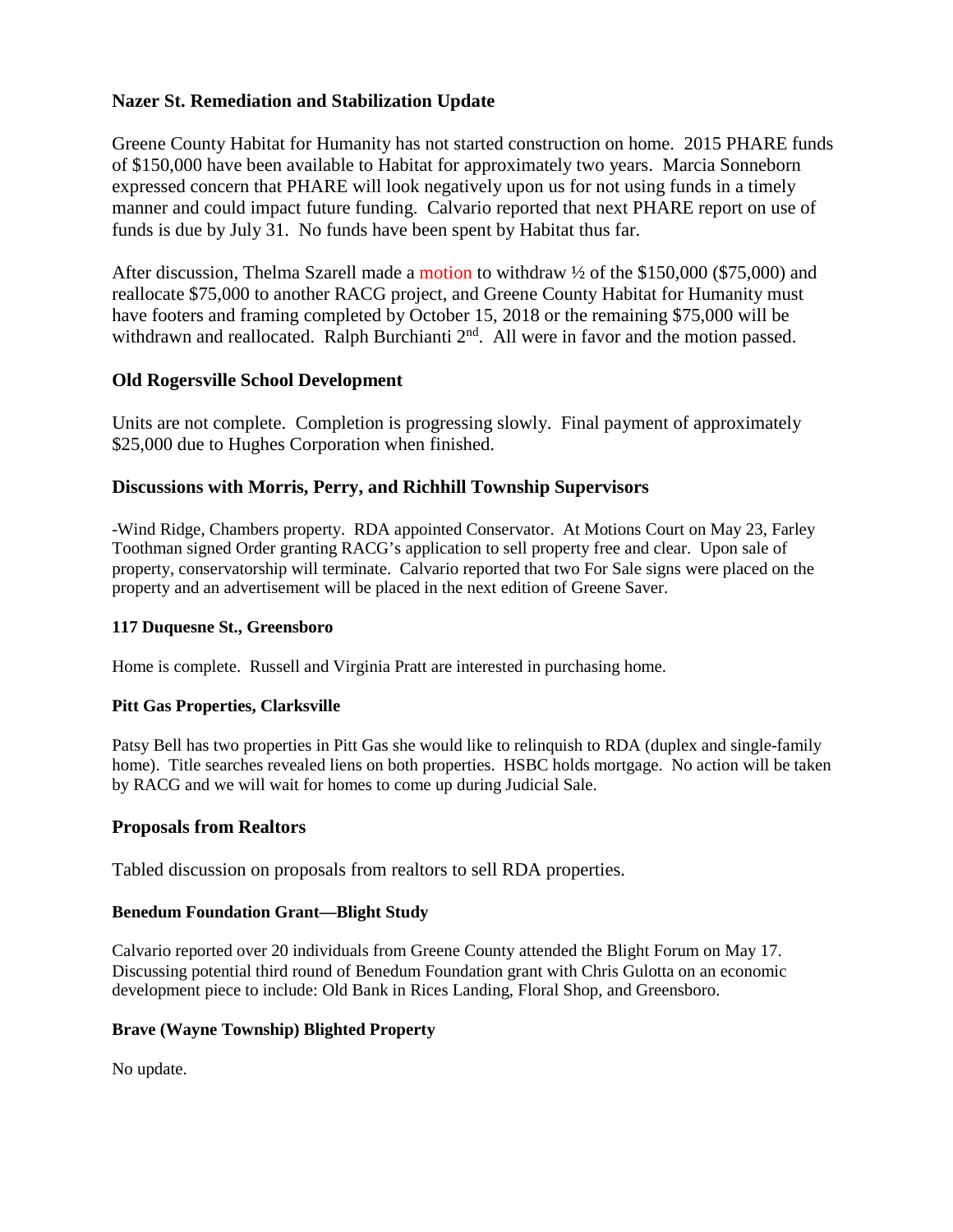#### **Keystone Posting Sign at Bailey's Crossroads**

No update.

#### **HOA for Rogersville Town Homes**

Calvario working with Colin Fitch to make documents simple.

#### **FHLB Affordable Housing Program (AHP) Grant Application**

Calvario summarized meeting with Clemmy Allen and staff at UMWA Training Center in Ruff Creek. Idea is to build up to five Superior Walls (concrete homes) in Clarksville (GI Town) where RDA owns two larger pieces of property. Partnership would include: GCCTC, County Prison, UMWA Training Center. If new homes are built, the final selling price will need to be subsidized. Due to length of grant application, assistance would be obtained from Maribeth Coote to write grant.

#### **NEW BUSINESS**

1. Reviewed application from Russell and Virginia Pratt to purchase 117 Duquesne St, Greensboro. Discussed Power of Attorney Virginia Pratt has with Kathleen Spease and does POA allow for financial gift from Kathleen to Virginia. Calvario did not know relationship between Virginia and Kathleen. Calvario will obtain copy of POA and have Colin Fitch review.

After discussion, Ralph Burchianti made a motion to establish a Land Installment Purchase Contract with Russell and Virginia Pratt to sell 117 Duquesne St, Greensboro to them. Land Installment Purchase Contract details: \$3,5000 down payment, \$650 per month (principal, 5% interest, taxes and insurance), pending credit scores that look favorable, no history of foreclosure or repossession, and that once proceeds obtained from equity from sale of homes (Kathleen Spease and Delmar Pratt estate) Land Installment Purchase Contract would be paid in full. Barry Nelson 2<sup>nd</sup>. All were in favor and the motion passed.

- 2. Application from Matthew Gajan and JoAnna Perkins for 126 Fairview Ave, Jefferson distributed. After discussion, Calvario will have a follow up conversation with couple regarding a Land Installment Purchase Contract with the following amounts: 1. Sale of home for \$90,000, \$800 per month payment, and \$4,000 down payment, and report back at next Board meeting.
- 3. PHARE grant for Nemacolin. Calvario is working on home-owner rehab program guidelines and application to submit to PHARE before funds will be released.
- 4. 296 5<sup>th</sup> Avenue, Crucible which has been under Land Contract for past year sold on May 16. Profit made. Calvario working with Carol Gooden to close out property. 83 2<sup>nd</sup> Street, Crucible to close by end of June. Couple applying for USDA Rural Development Loan.
- 5. Once Rogersville project is complete, will list property with Keith Herrington. Decision to list 126 Fairview Ave, Jefferson and 73 Dalzell Ave, Bobtown with realtor will be made at next Board meeting.
- 6. After discussion, Calvario will develop a appeal letter to the Assessor for assessment of 146 E. High St, Waynesburg. Board will review and approve final letter.
- 7. Discussed renting garage at 55-56 B St, Clarksville (GI Town) to neighbor for small amount and neighbor would cut grass at various sites in Clarksville (GI Town) owned by RACG. Calvario will speak with neighbor and our insurance company regarding liability concerns.